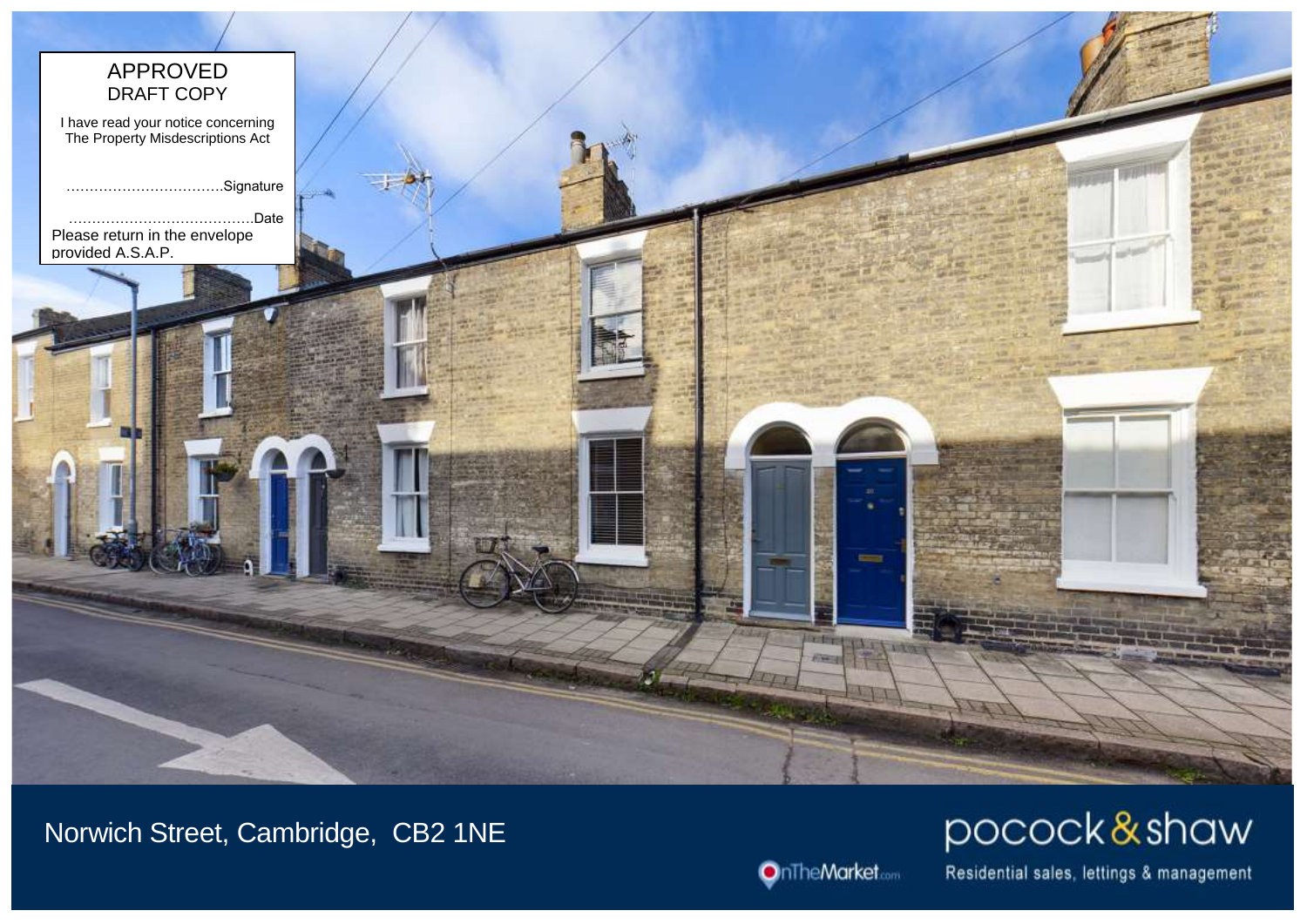## 62 Norwich Street **Cambridge** CB2 1NE

A 2 bedroom Victorian terrace, well situated for access to the city centre, choice of independent schools and a mainline railway station.

- Victorian cottage
- Convenient and sought after city location
- Many appealing features
- Sitting Room
- Dining room
- Fitted kitchen
- Gas central heating
- Two bedrooms
- First Floo bathroom
- No upward chain

## Guide Price around £550,000







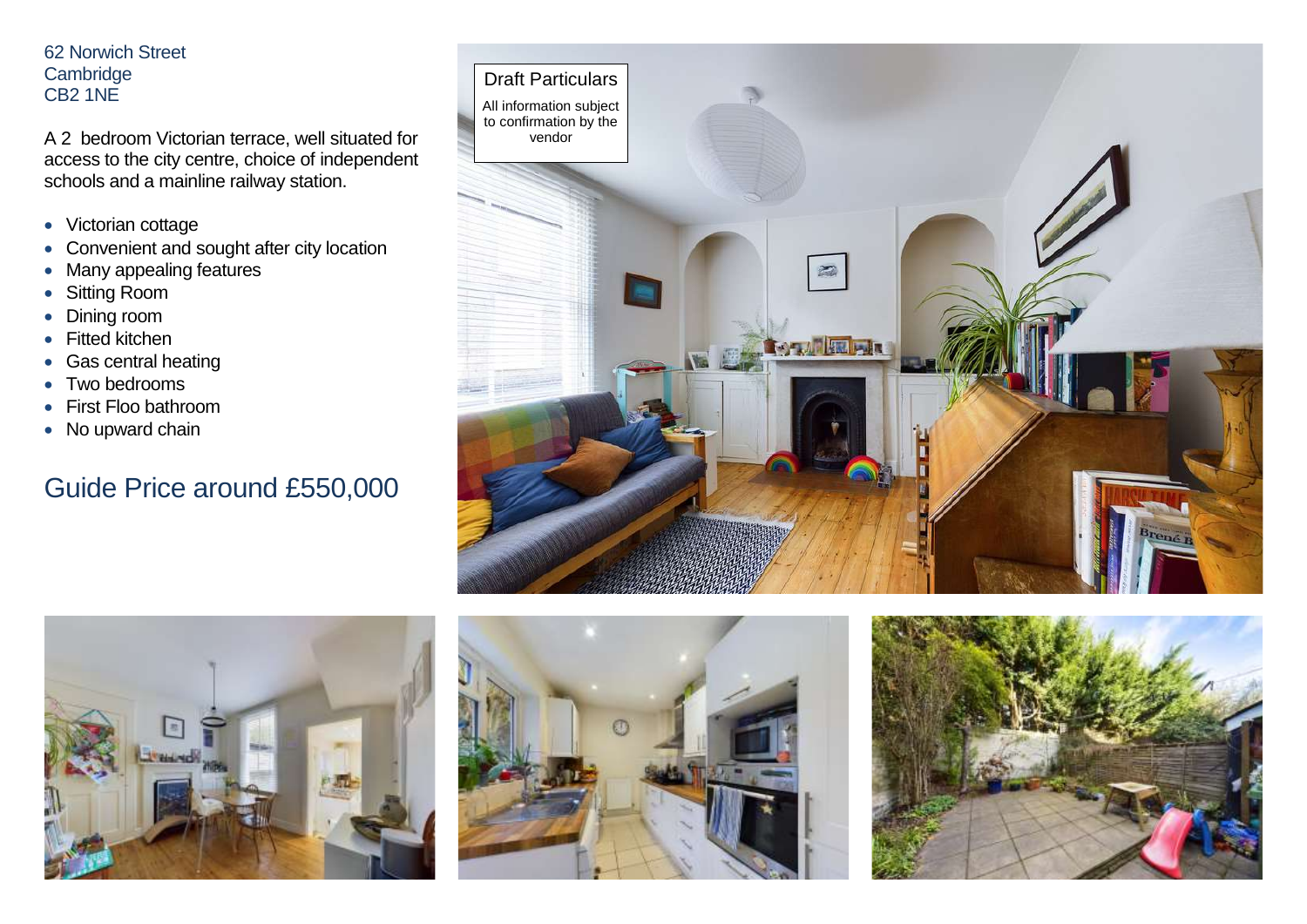A charming Victorian terraced home with a delightful courtyard garden located in this established and highly desirable residential area just moments from the railway station.

Norwich Street lies within a Conservation Area and runs between Hills Road and Panton Street. Some of the most highly regarded schools in the city, such as St Faith's, The Ley's, St Mary's and The Stephen Perse schools (from pre-prep to sixth form), are within walking or cycling distance. Parkside Community College is also within about half a mile.

The property is also conveniently placed for access to the city centre,

For the commuter, the city's mainline railway station provides regular services to King's Cross and Liverpool Street in 52 and 67 minutes respectively and the nearby M11 provides good access to Stansted Airport, the M25 and London

In detail the accommodation comprises;

Front door with fanlight over to

ENTRANCE HALL with stripped pine floorboards, radiator, stairs to first floor, doors to

SITTING ROOM 11' 2" x 10' 11" (3.4m x 3.33m) with sash window to front, period fireplace with tiled hearth, coved alcoves to both sides of chimney breast with built in cupboards, radiator, stripped pine floorboards.

DINING ROOM 11' 4" x 9' 11" (3.45m x 3.02m) with sash window to rear, fireplace with tiled hearth, built in cupboards to both sides of chimney breast, radiator, door to understairs cupboard, stripped pine floorboards, doorway to

KITCHEN 10' 10" x 6' 10" (3.3m x 2.08m) with part glazed door and double glazed window to side, good range of white high gloss fitted wall and base units with roll top work surfaces and tiled splashbacks, one and a quarter bowl stainless steel sink unit and drainer with mixer taps, built in Bosch electric oven with aperture for microwave over, space and plumbing for washing machine and washer dryer, integrated fridge freezer, -

built in Bosch electric hob with Bosch stainless steel chimney extractor hood over, recessed ceiling spotlights, radiator, ceramic tiled flooring.

## FIRST FLOOR

LANDING with loft access hatch, stripped pine floorboards.

BEDROOM 1 14' 2" x 10' 11" (4.32m x 3.33m) a bright room with southerly facing sash window to front, period fireplace with tiled hearth, built in shelved cupboard to one side of chimney breast, radiator, stripped pine flooring.

BEDROOM 2 90' 11" x 9' 0" (27.71m x 2.74m) with sash window to rear, radiator, stripped pine floorboards.

BATHROOM with double glazed window to side, panelled bath with fully tiled surround, glass shower screen and chrome shower unit over, wc, wash handbasin with tiled splashbacks, chrome heated towel/radiator, extractor fan, recessed ceiling spotlights, cupboard housing the Vaillant gas central heating boiler.

OUTSIDE Attractive mainly paved rear garden enclosed by brick walling and fencing, flower and shrub borders.

SERVICES All mains services

.

TENURE The property is Freehold.

VIEWING By arrangement with Pocock & Shaw